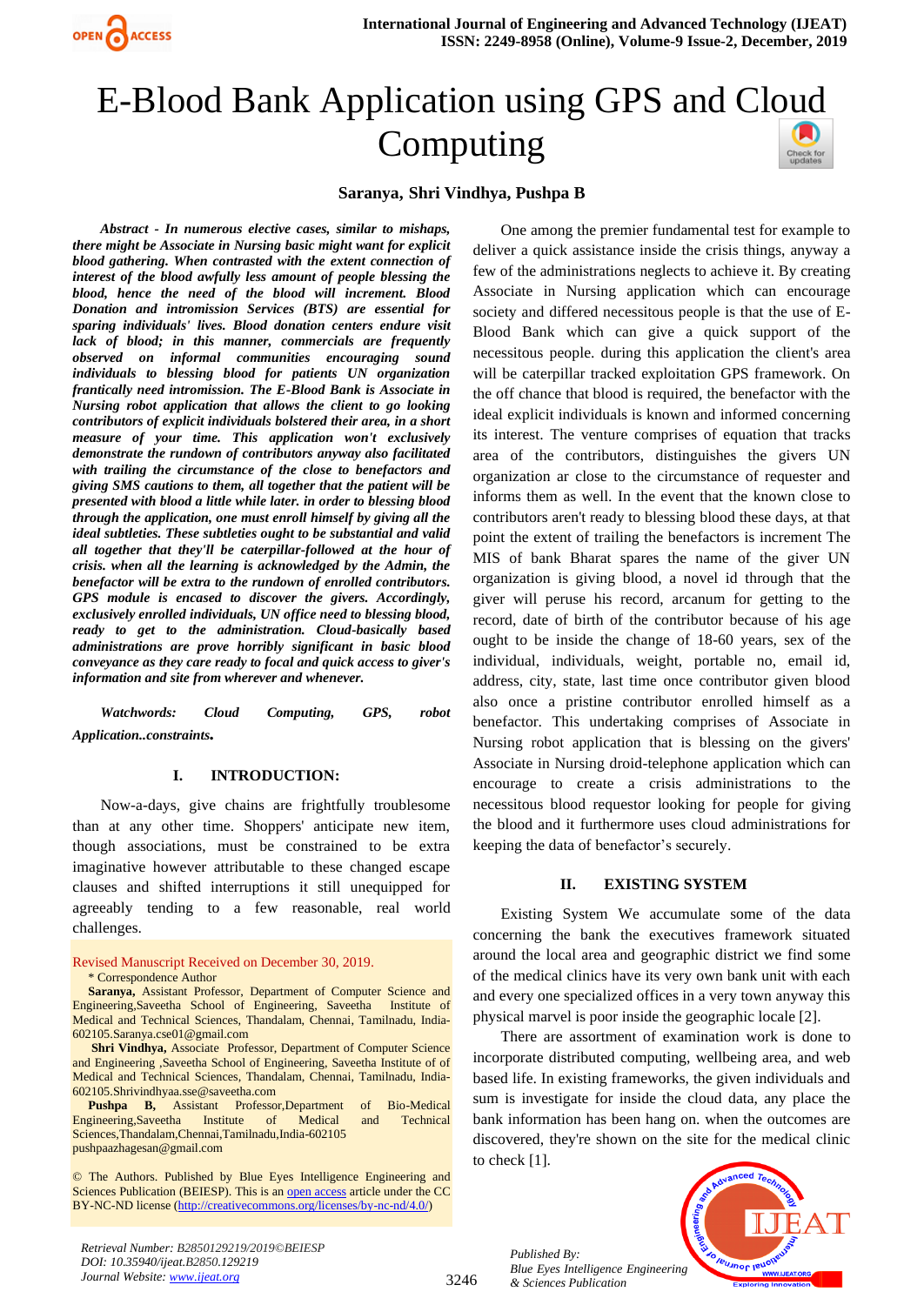#### **E-Blood Bank Application using GPS and Cloud Computing**

The outcomes contain the major information of the blood donation centers that have that particular individual, requested by the land nearness. Regardless of the attainable quality of the potential blood benefactors close to 100 percent of the entire Indian populace gives blood. Progression in life science has misrepresented the blood request. Likewise, blood-contributors in some cases don't return to handle concerning the need for blood. These causes motivate North American country to grow a predominant framework which will help this blood gift framework

2.1: Drawbacks of the overall System A giver was giving a blood for capacity at a bank or the other community for transfusion to Associate in Nursing obscure beneficiary. These will happen at assortment of areas just as blood gift focuses, portable camps, versatile vans, and so on. There assortment of sorts 2.2 E-Blood Bank Application Using GPS and Cloud Computing

of blood gifts like intentional blood gift engineer [3]. this can be the sheltered and quality blood gift administration in light of the fact that the blood variety from willful non-repaid blood contributors is well-considered to be the most secure. in order to fortify intentional blood gift in creating nations like Bharat depends on wellcharacterized structures and operational guide for associations for this imperative movement Hardly any downsides of the overarching System 1) Cannot get the blood on time as the givers are from different areas. 2) Extra administrative works. 3) Error taking care of is never again productive thinking about that information are kept up physically. 4) Data the board transforms into dull as the documents increment. 5) Time consuming.

2.3 Motivation behind the E-Blood bank: A framework will be grown in fact which are utilized whenever put in should in any case be a legitimate speculation for the association. The framework is financially conceivable. It needn't bother with any further equipment or bundle. Since the interface for this strategy is created abuse the overall assets and innovations available, there's ostensible consumption and monetary practicableness without a doubt. The anticipated framework gives simple availability to bank framework, and it'll encourage all through crisis administrations. The framework can anyway closest bank consequently steady with that client can ready to check closest one in partner degree crisis.

#### **III. PROPOSED SYSTEM**

Proposed System User Registration In this part the client should bear the enlistment strategy during which he should fill his subtleties like name, enrolled address, contact run, individuals, age, furthermore he should fill his restorative data inside the sort. Solicitation Blood This is the second enhance that the client UN office is popular of blood can got the opportunity to demand blood by giving the important part like required individuals, contact scope of the client, current area of client (which are gotten by the apparatus naturally), when mentioned, the rundown of the nearby givers can get showed and also are informed. Blood Donor This is the third enhance that contributor can get the notice of the blood solicitation of the nearby blood requestor (user).and the contact subtleties of the requestor are shown on the apparatus. but this the benefactor can even give the blood whenever on this may, by abuse the apparatus. Proposed Algorithm Problem Description: This standard registers bank application. Information: ID, Password, is that the of character kind. Yield: Outcome is Notification to the giver and Response to the requestor from E-blood donation center application. E-Blood Bank Application Step 1: If User is enlisted then outfit User (ID) and secret key (Password) else Create new record; Step 2: If there is demand from purchaser for blood, music region of individual with GPS; Step three Check If blood benefactor is accessible to send the warning from E blood bank programming to close by enrolled Donors. Stage 4: If GPS of the individual is no longer ON then ship the warning dependent on enrolled address. Stage 5: Check requirements for blood gift like HB, Weight, various variables, and past Blood Donation Date. Stage 6: If conditions are comfortable to acknowledge it. Stage 7: If Conditions are never again delighted at that point transport the warning to different contributors who are close by and furthermore qualified. Expected Results

• The quickest route for reaching the necessary Blood Donors.

• Reduction in the Corruption factor in Blood Bank.

• Direct Communication Between the contributor and the character needing blood During the Emergency Period.

#### **IV. ARCHITECTURE DIAGRAM**



To guarantee the patients' administration over access to their very own PHRs, it's a promising procedure to encode the PHRs before redistributing. The framework is novel patientdriven structure and a lot of components for data get to the board to PHRs keep in semi-confided in servers s.to acknowledge ne-grained and ascendible learning access the executives for PHRs, framework influence characteristic based encoding (ABE) strategies to encode each patient's quality.

*Published By: Blue Eyes Intelligence Engineering & Sciences Publication* 



*Retrieval Number: B2850129219/2019©BEIESP DOI: 10.35940/ijeat.B2850.129219 Journal Website[: www.ijeat.org](http://www.ijeat.org/)*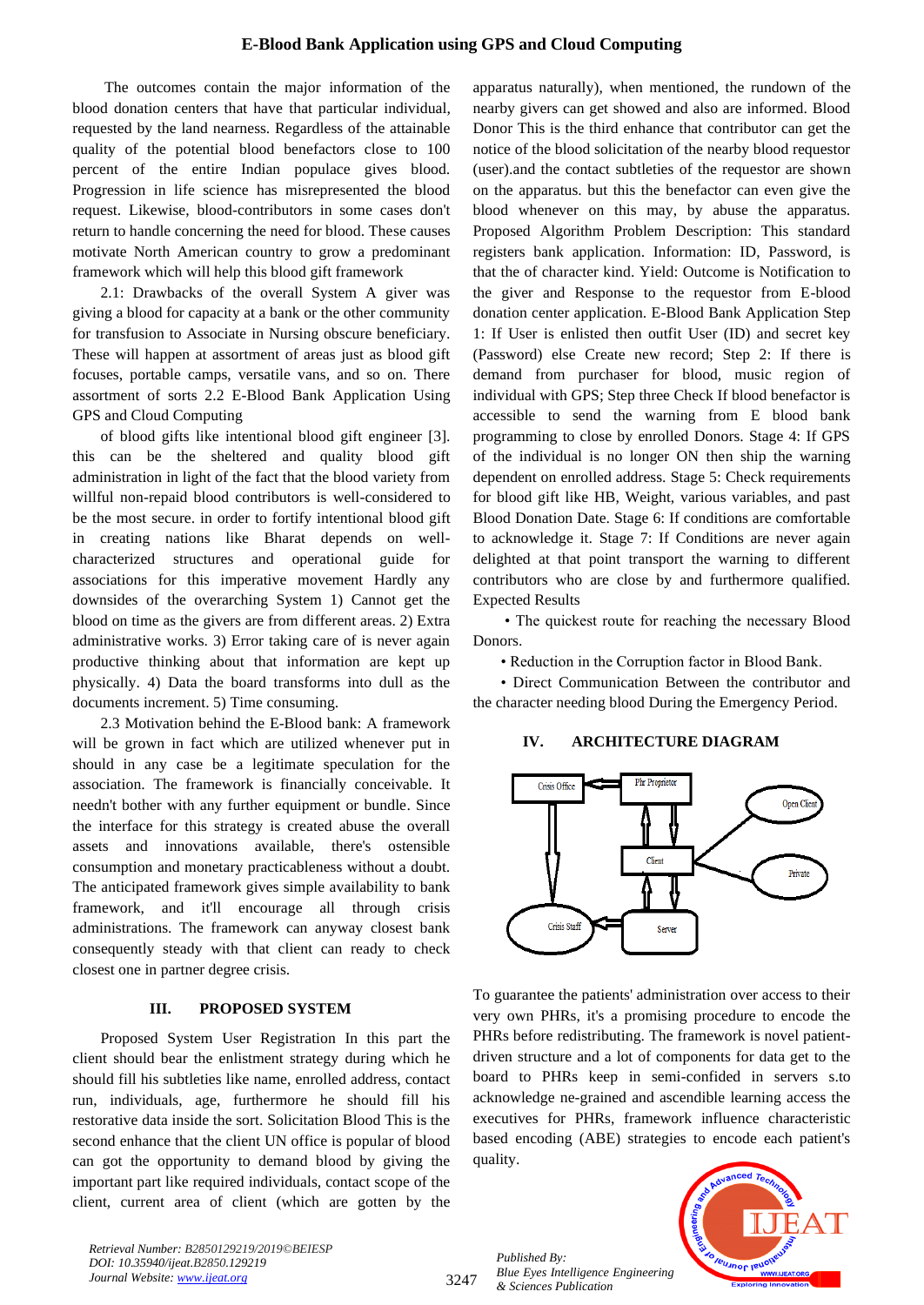

The framework is gives the fine-grained get to the executives to the framework by abuse the different quality based encoding plans.

during this framework, the clients are classed into 2 security spaces known as Personal Security Domain and open security Domain. The clients like individuals from the family, companions are encased inside the individual space and thusly the clients from the human services association and protection later are thinking about on the grounds that the data clients from the overall population space. For each the 2 entirely unexpected arrangement of client area the varieties of trait based encoding is utilized. For the private security area the reversible Key-strategy characteristic based encoding subject is utilized. For the overall population security space the Multiple-Authority characteristic topic is arranged

#### **V. PERFORMANCE ANALYSIS**

#### Anticipated RESULTS

 $\Box$  The quickest path for reaching the necessary Blood Benefactors.

 $\Box$  Reduction in the Corruption factor in Blood Bank.

□ Direct Communication Between the contributor and theindividual needing blood During the Emergency .

There are additionally scarcely any highlights which can be incorporated with this framework to make it progressively adaptable. Underneath list demonstrates the future focuses to be consider.

1. In future we will give the office to utilize our site in pc too as in cell phone moreover.

2. We will incorporate greater usefulness according to client necessity.

3. It contain all data about the blood donation center and furthermore appear the client can look by their blood prerequisite.

4. Surveys are taken until Application satisfies clients' necessity. After execution it is anything but difficult to oversee

5. The application and is anything but difficult to fathom the challenges. In this prerequisite are satisfy.

6. And furthermore it show blood donation center rundown and all data.



Age groups(years)

*Retrieval Number: B2850129219/2019©BEIESP DOI: 10.35940/ijeat.B2850.129219 Journal Website[: www.ijeat.org](http://www.ijeat.org/)*

| Number of Procedure |            |                            |       | Percentage of Procedure  |                     |       |
|---------------------|------------|----------------------------|-------|--------------------------|---------------------|-------|
| Transfusion of      | $0-19$ yrs | $45 -$<br>69<br><b>Vrs</b> | $85+$ | $0-$<br>19<br><b>Vrs</b> | $45 -$<br>69<br>yrs | $85+$ |
| Whole blood         | 121        | 291                        | 301   | 4%                       | 9%                  | 12%   |
| Red blood cells     | 4,086      | 5,160                      | 7,904 | 2%                       | 12%                 | 20%   |
| Leukosytes          | 123        | 220                        | 228   | 6%                       | 7%                  | 18%   |
| Platelets           | 126        | 210                        | 218   | 16<br>%                  | 12%                 | 15%   |
| Antologous<br>Blood | 12         | 20                         | 30    | 1%                       | 2%                  | 5%    |

#### **VI. CONCLUSION**

End the proposed machine bears Android essentially based utility which is particularly useful at Emergency Services for instance at the hour of Blood Transfusion, Blood Donation, etc. The machine offers a higher technique to converse with blood Donors. It is also prepared to keep up the database of the enlisted Donor's. It additionally shows ponder the contemporary science used in creating android essentially based limits

#### **REFERENCES**

- 1. Akh Khan and M.S. Alone" A New Concept of Blood Bank Management System utilizing Cloud Computing Rural. (On the web): 2290-2675 and Computer Engineering 3(1): 20-30(2012).
- 2. Android Based Blood Bank Application" Volume 1 Issue 910Page 890-910, 2013, ISSN 2385-1671
- 3. Smart Blood Bank Management Service"- (IORS-JCE) e-ISSN: 2276- 0675, p-ISSN: 2290-8792, Volume 20, Issue 4, Ver. I (Mar-Apr. 2013), PP 171-156.
- 4. National Conference on Networks, Intelligence and Computing Systems || March 2016 Published by IJIRTS 112 Computer Aided Emergency Service System.
- 5. American Journal of Engineering (AJE) e-ISSN: 2330-0827 p-ISSN: 2340-0956 Volume-02, Issue-03, pp-106-109-Android Blood Donor Life Saving Application
- 6. International Journal of Innovations in Technology. © 2016, All Rights Reserved Page | 220 ISSN: 2455-130X Impact factor: 4.440 (Volume2, Issue2)
- 7. Asian Journal of Transfusion Science are given here kindness of Med know Publications Asian J Transfuse Sci. 2010 July; 3(1): 57–60.doi: 10.4102/0945-6290.53871 N. Choud.
- 8. Management Information System in Blood Bank ViksKulsh, 2, Dr Maheshwari International Journal of Engineering and Science ISSN: 2278-4721, Vol. 1, Issue 12(December 2012), PP 05-07
- 9. Priyadharshni, V. Saranya sri, S. Shabana devi, Kavitha "The Optimization of Blood Donor Information " International Journal of Innovative Research in Science, (IRJET) e-ISSN: 2340-0078 Volume: 06 Issue: 03| Feb-2015www.irjet.net p-ISSN: 2385-0065 © 2014, IRJET | Impact Factor esteem: 6.174 | ISO 9001:2008 Certified Journal | Page 275 Building, and Technology. An ISO 3280: 2008Certified Organization, Volume 3, Special Issue 1, February 2015.
- 10. Chandrani Chowdhury A Survey of Cloud-Based Health Care System" (An ISO 3280: 2097 Certified Organization) Vol. 3, Issue 4, August 2015.



*Published By:*

*& Sciences Publication*